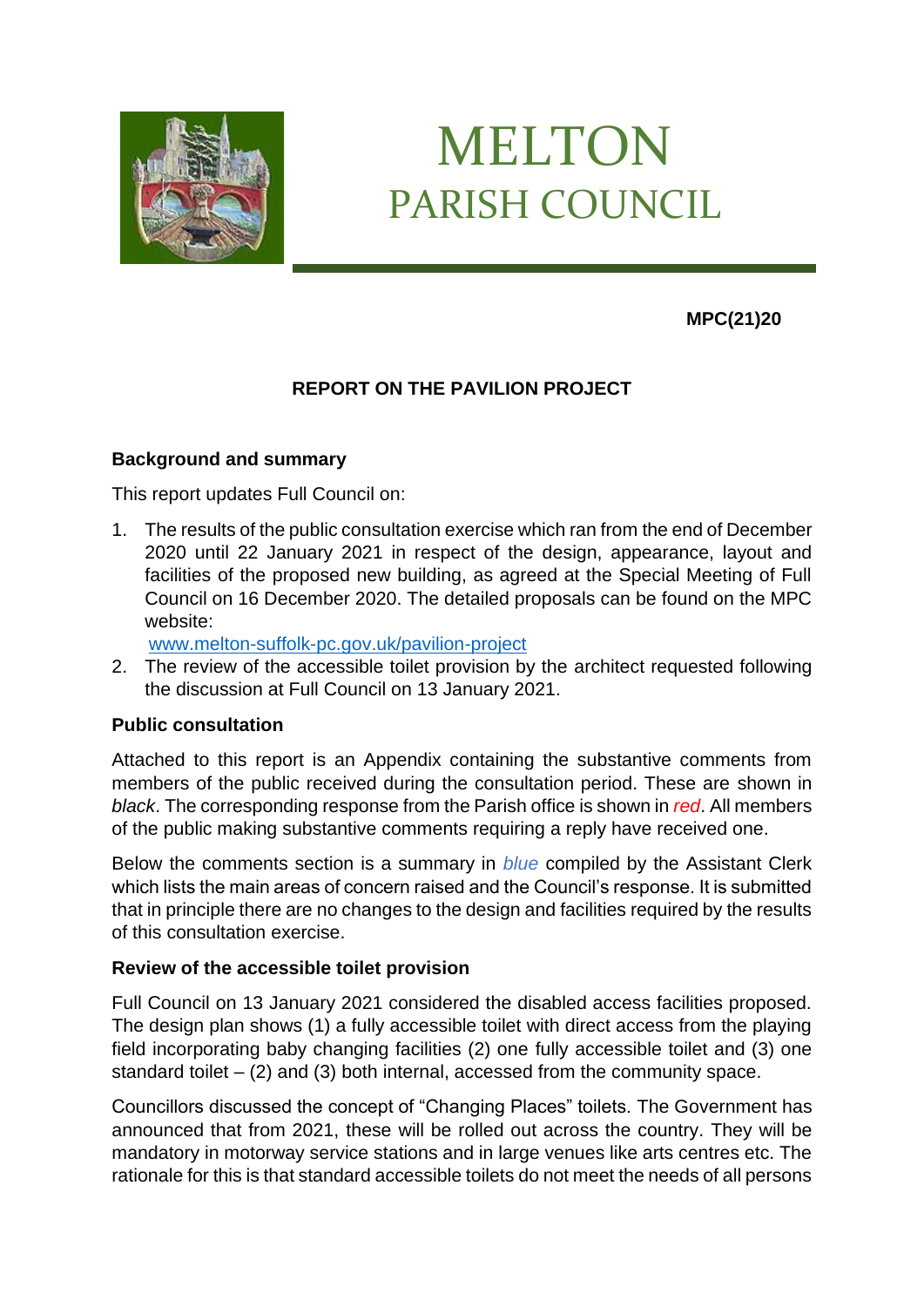with a disability, whereas Changing Places toilets do. However they require more space – approx. 4 x 3 metres, to incorporate a height adjustable adult sized changing bench, adequate space for the disabled person and up to 2 carers, a centrally placed toilet, together with other supporting facilities to cater for the needs of a severely disabled adult and carers safely and hygienically. This level of facility will not be mandatory however in the facility that MPC is going to provide.

Bearing in mind the size and cost of installing a Changing Places toilet, realistically if MPC wanted to install this facility in full it could only consider doing so as an internal facility, in place of the two toilets currently incorporated into the plan. The external wc is insufficiently large to accommodate such a facility without the need to redesign the layout, and also the risk of exposure to vandalism would make it unrealistic.

Following the discussion on accessible toilet provision the architect was requested to review his proposals, to see if as many Changing Places provisions as possible can be incorporated into the design without altering the overall layout. Additionally, on receipt of the comments from the Suffolk Coastal Disability Forum on 1 February [see Appendix below for details] these were forwarded to the architect for his consideration.

A response was received from the architect on 15 February confirming that he has reviewed all the points raised about toilet provision and disabled access and "can confirm all have been incorporated into the design".

# **Other matters**

Before the architect can submit a planning application, he will also need to know the final agreed finishes, including the colour of the walls, roof, windows and doors.

# **Recommendations**

Councillors are requested to consider the above information and agree:

- Any changes to the detailed requirements as a result of both the consultation and the review of toilet provision
- The terms of a formal response to be published to the comments received during the consultation.
- The final finishes and colour scheme for the building together with any other final requirements
- To sign off the design of the proposed new building and authorise the Clerk to instruct the architect to submit a planning application to East Suffolk Council.

William Grosvenor

Clerk and Executive Officer to the Council

16 February 2021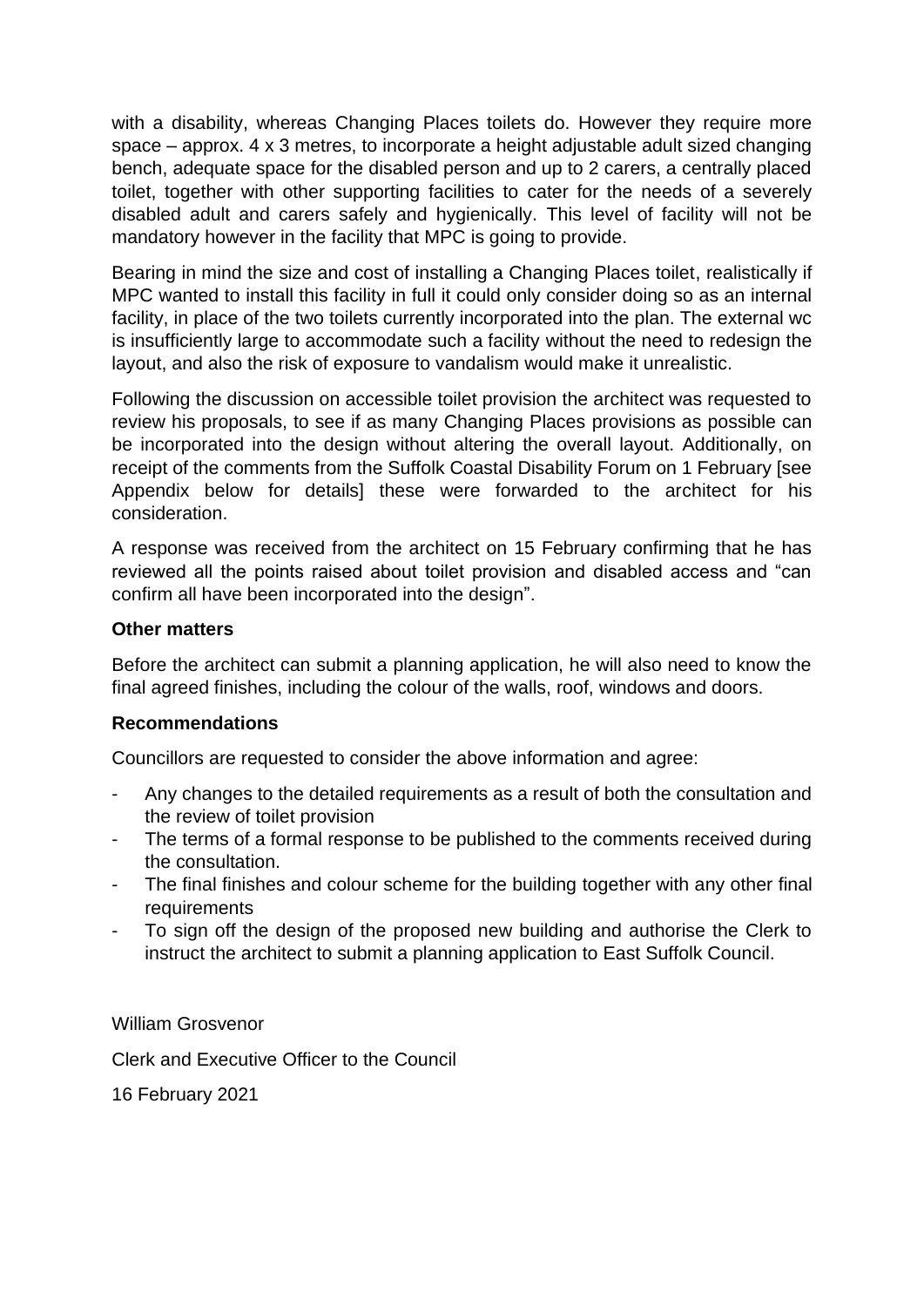# **APPENDIX**

#### **Public comments on Pavilion Design consultation – Dec 2020 – Jan 2021**

**Public comments in black. Council responses in red.**

- 1) There is a danger that a person walking by any of the WCs will be hit in the face and get very nasty injuries when someone opens the door outwards.
- 2) The basins in the disabled WC and in the externally-accessible WC are too close to the WC pans and would contravene building regulations. The WC is designed and will be constructed with adherence to building regulations
- 3) The weatherboarding will be vulnerable to arson attack. The weatherboarding is fibre cement cladding called HardiePlank which carries the highest possible fire rating: A2 s1-d0
- 4) The weatherboarding is a total waste of money: much better to have just brick. The weatherboarding is to soften the look and make it fit in with the local vernacular

Plans look functional, can you confirm the following please:

- Will changing facilities for girls and boys be included?
- No. Changing facilities are not advisable for child protection reasons
- Are the toilets accessible from the outside when the pavilion is closed?
- Yes at set times (to be agreed)
- Will there be seating outside the building but under the roof?
- This is the intention
- Can a bike rack be incorporate to ensure security?
- There are plans to install bike racks at the playing field

I appreciate that this is a long term effort and thank you for your efforts so far

Thank you and the Council for publishing information on what is proposed to replace the existing pavilion on Melton Playing Field. Thanks also to all concerned for the work that has gone into the matter over many months.

I note mention of spectators. An overhang seems to be included on the north and south sides for those people. The south side presumably so people can watch their children using the play area. However if the weather is inclement will there be any children or their minders? If so is it really needed apart from symmetry?

Also provides shelter from the sun, not just rain. People use the playpark in all weathers.

On the north side I assume that those spectators are watching a game or games of football. The existing pavilion has changing rooms for teams.

Are such to be included in the new one together with provision for showers and toilets? They may be but unfortunately I cannot enlarge the floor plan sufficiently to determine the writing. No. Changing facilities are not advisable for child protection reasons

I notice a large dark area on the south elevation roof. Are these solar panels?. Again I cannot enlarge the plan to determine. If they are panels is their inclusion to providing both hot water as well as generating electricity to feed to the grid?

We intend to install solar panels. It has not been determined if these will feed the hot water supply.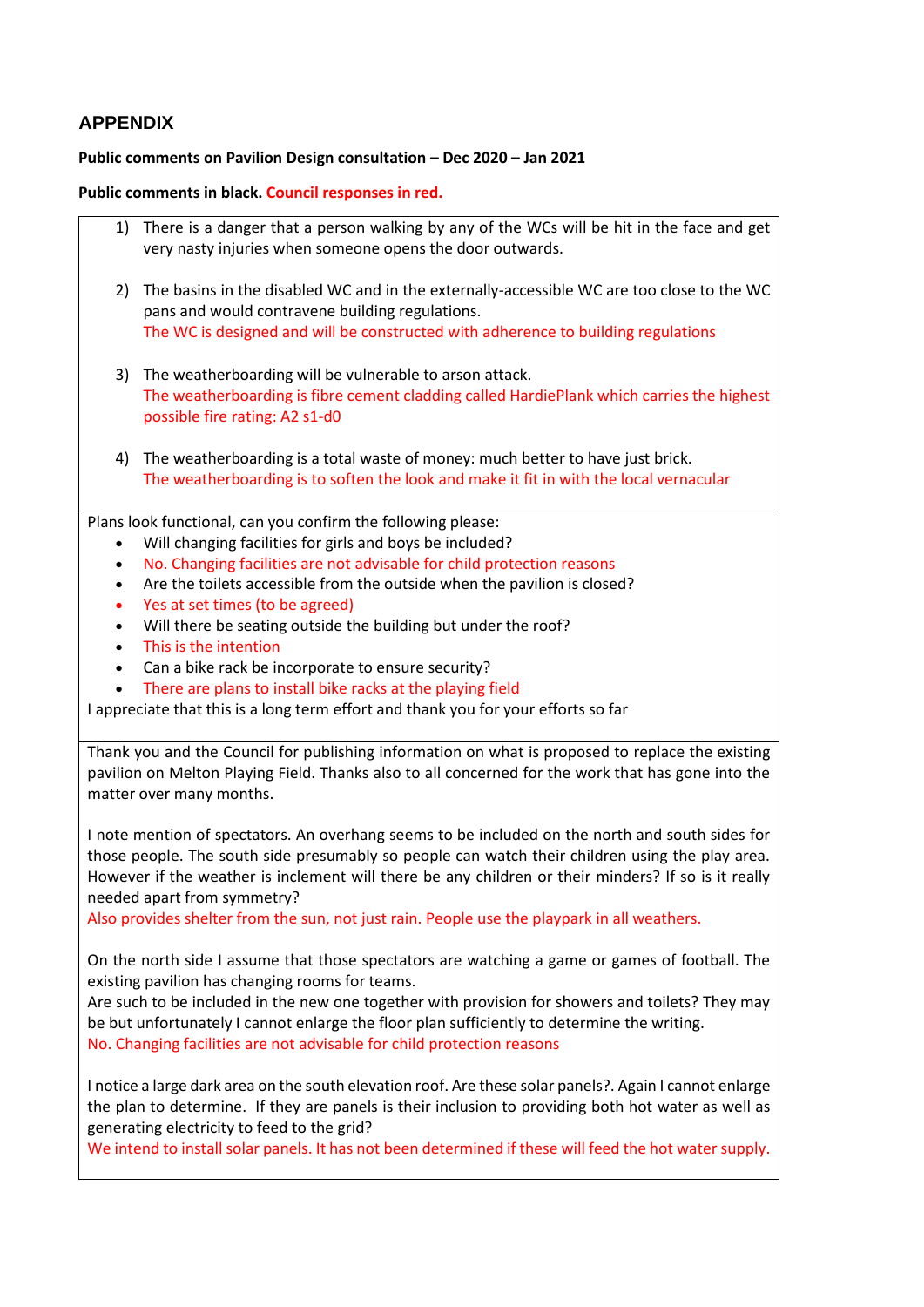I am assuming that the doors are of glass. What will be put in place to ensure that they and the windows are not vandalised or broken so allowing access into the building. Are alarms and CCTV to be included? There will be roller shutters and CCTV (which is already in place) will be enhanced. The construction of the building will follow "designing out crime" principles. Alarm system tbc How much larger a footprint, if any, will the new have as against the old? It is the same footprint as the existing building Is the existing pipework capable of taking away water be it rain, grey or black? Yes I have looked at the revised internal layout sketch, whilst I see plenty of storage space & toilets, I don't see any provision for showers in the changing rooms. Is that an omission or don't you provide showers for players after matches now? • No. Changing facilities are not advisable for child protection reasons I think the roller shutter doors for the storage areas is a great idea. Next Door Feedback Brilliant, well done and thank you to all those who are working hard to make this happen! This is good, particularly the toilet! that's brilliant news. As love melton park it's a little hidden treasure as so many people don't make the most of what there is. great news Looks good James Mallinder: I read in the EADT about your new pavilion in Melton - well done in in obtaining CIL funds I haven't looked at plans in detail but I do hope it will be carbon neutral in building and in operation - and have a positive environmental impact Solar panels / bird , animal homes / sustainable local suppliers etc If you need any guidance I can certainly put you in contact with officers at East Suffolk and other organisations who can offer advice and if you feel this is a good location for a Glass bottle bank / recycling facilities be good to incorporate in the design and I can run through the procedure in how to request facilities Solar panels, aiming for carbon neutral and would like to use local/sustainable suppliers. Animal/bird homes will be looked at. Not a good location for recycling as no vehicle access and would not be appropriate in the car park. Looks good to me. I think this looks fab! Can't believe we are finally close to getting this done after 10 years of talking about it!! The proposed scale and external appearance is welcome and should blend in well with recreation field and its surroundings. I am concerned however with regards to the public convenience provisions , namely is one enough ? Limitations of space and cost. One externally accessible WC is felt to be adequate. The new activity facilities and picnic benches generously provided by MPC have made this area of the recreation field very popular , and I fear one WC with changing facilities may be insufficient for the day to day needs. Proposed "Pop up Cafe" , really ! ? Does this area warrant this when it is amply supplied by other vendors in the very near locality. There is no doubt the proposed building requires a modest kitchen area, however a pop up cafe and all that entails, seems excessive for this location . This was a requirement taken from feedback from the public consultations.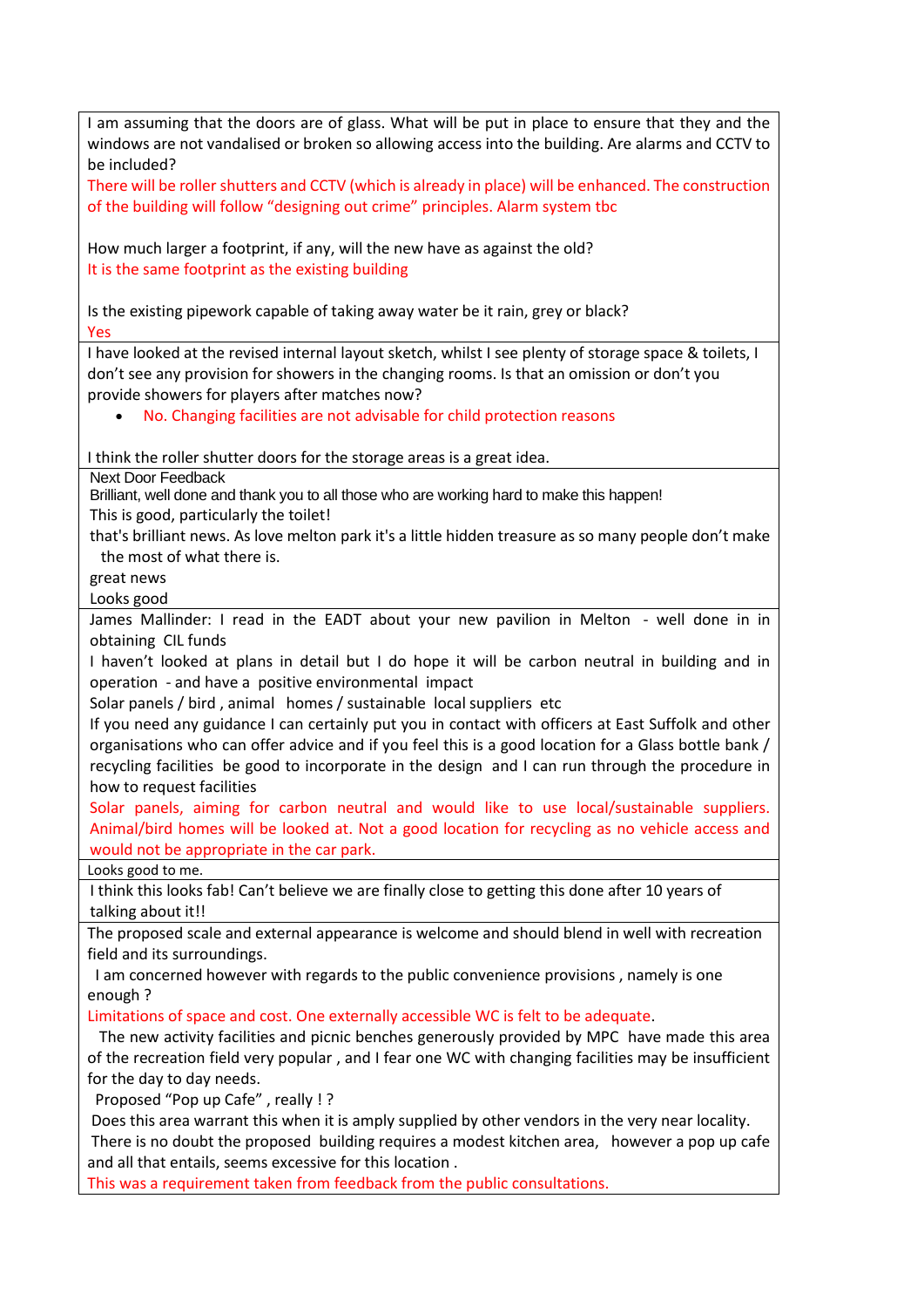Finally the large open room in the heart of the building ,this clearly is designed as a further parish room.

I do not see the need and consider this to be a large waste of space .

This is not a parish room but a flexible space that can be used by a variety users.

 We appear to be losing the Parish Pavilion for use by the Parish and Recreation area users and teams , and in its place we are building a community room , cafe, storage room and a single accessible public WC .

The current building has limited use and functionality. The new facilities proposed meet the needs of current and hopefully future users.

 The community who use the sports facilities have for many years enjoyed the pavilion's practical nature , are we about to remove this facility to replace it with a further Parish Room , of which there are a number in Melton and nearby ?

On the flip side , how many parishes have a wonderful playing / community field and a practical useful pavilion ?

As stated before the current building has very limited practical use.

 Please do not act in haste and repent at leisure by losing this facility before much soul searching and thought for this and future generations needs are considered.

 The "Parish Room" will be in the middle of the recreation area, with access for one vehicle at most on the proposed outlined criteria , we do not want to lose any further green space for enlargement or providing of extra vehicle parking the users of a further parish room would require .

#### This is not a parish room but a community space to be used as an adjunct to the outdoor facilities.

 I totally agree that the current pavilion is in need of replacement, because of the lack of maintenance and investment over the years before Melton became fortunate enough to acquire the largesse the current proliferation of dwellings within the parish brings.

 We all have a duty to those that follow us , and need to think and invest carefully for them and the real needs of the current parish residents .

In my opinion a working practical pavilion and all that entails , with a kitchen, and an office sized multi functional room within the body of the building , together with externally accessed WCs and baby changing facilities would be a real enhancement to the parish assets, along with the other features the proposed drawings illustrate.

#### This is what is being proposed.

 Thank you for allowing us to comment on this proposal , I wish you well with the venture and would hope that this is not a cloak and mirrors exercise to create a parish room and to sacrifice a pavilion to accommodate an expensive unwarranted whim.

 I would also add that although you have been very overt with this proposal for which I thank you again , you and I both know that around 30% of the residents of the parish will not have any idea or interest of this proposal , yet the 70% of "no interest" regularly encountered will be the most vocal when they find the previously useful " Pavilion Facilities " relegated to the history of Melton Archives.

Thank you once again , best wishes , stay healthy , focused and sane !

Thank you for the opportunity to comment on the plans for re-building the pavilion on Melton Playing Field (MPF).

The proposed footprint, scale and appearance of the building, plus the provision of everyday WC (albeit just one) are welcomed. However, I do have a major concern with the internal layout and few more general comments, which are listed below.

#### **What is the role of the pavilion?**

At the time the current pavilion was built the main uses of MPF was as a sports field. Football and cricket teams were an important part of village life. Having a pavilion made MPF a better sports venue (and may have been an essential requirement for league status). A good sports field and a pavilion were valued highly as community assets and a matter of pride for the community. MPF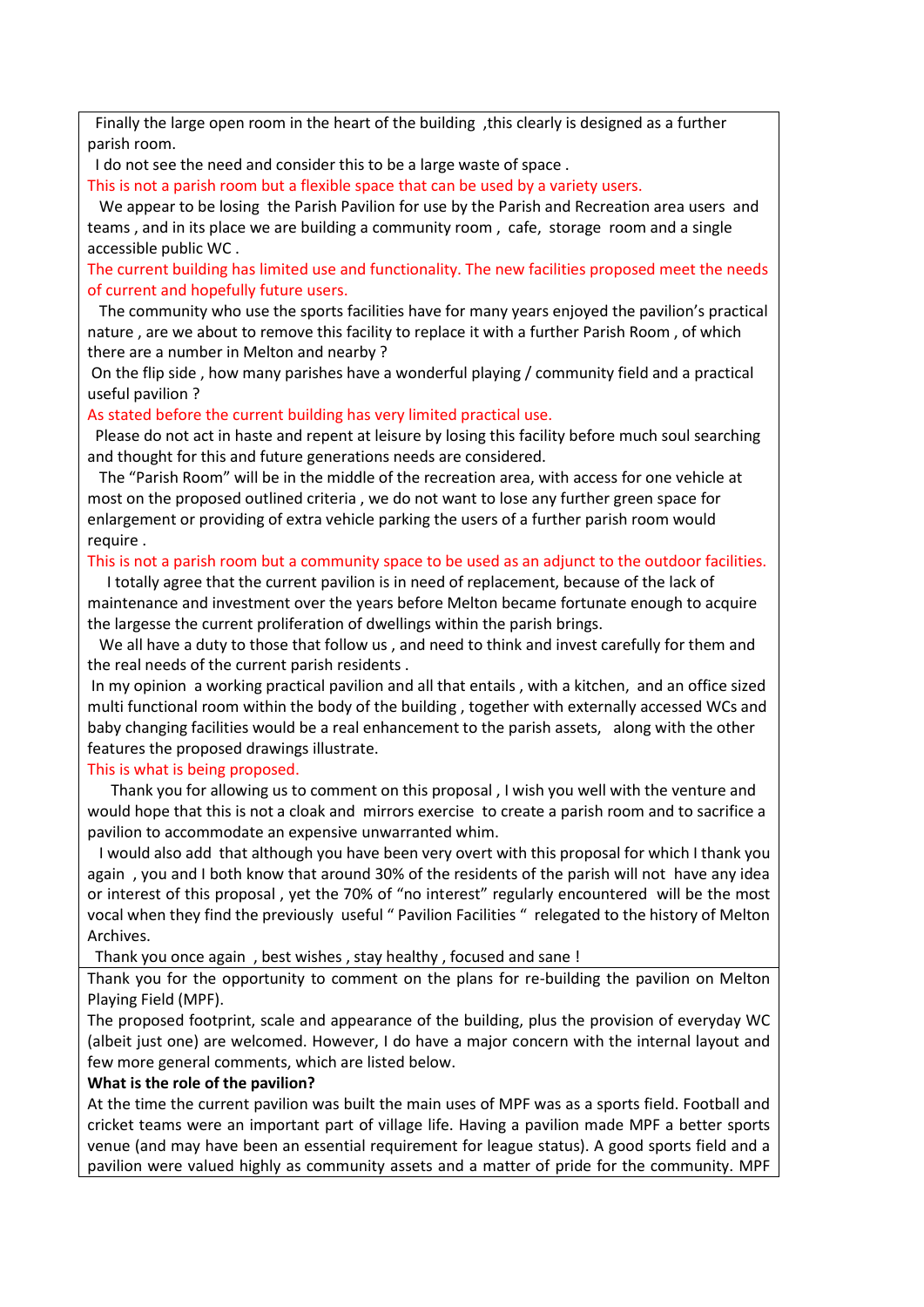hosted visiting teams and supporters all year round, with games at the weekends and training sessions during the week.

Fifty to sixty years on and the world is a very different place and the uses of MPF have move on too. Today the main uses are junior football, the play area, as a simple public open green space and a venue for open-air events, such as car boot sales.

A traditional pavilion layout is no longer required, but the overall aim of the re-built building should remain the same – to make the playing field more effective at its key areas of use. Junior sports (equipment storage, toilets), play area (toilets, shelter, seating), open green space (maintenance and upkeep), open-air events (toilets, power, water and other services).

The aim of the new building will be to achieve exactly what you suggest it should be

## **Building layout / best use of space?**

My main concern is the proposed internal layout of the building. The largest area of the building is currently set aside for a meeting space, labelled "community space" in the latest version of the plans. A smaller area is set aside for "storage". In my opinion the meeting space is not suited to this building and MPF – it does not make MPF a better outdoor recreation space. The internal layout of the building should be based around as much storage space as possible, even workshop space for MPC handy person if practicable.

• The internal layout is designed to provide both storage space for the Council's Maintenance Officer and users of the field – footballers etc.

## **Mission creep**

Please be mindful of mission creep, or a shift or widening of requirements (and costs). Remember back a few years when MPC needed a new office? This single requirement mushroomed into plans for a £1.2m village hall and enlarged car park, covering the area of a small football pitch. There is a danger of the pavilion re-build going the same direction. Including a new requirement - an indoor meeting venue - compromises the other (more important) uses of the building and increases build costs and future operating costs. What next? A bigger car park for those using the meeting room? More concrete pathways to and from the car park to the pavilion? Lighting for the pathways, so the building can be used into the evening to recover some of the extra build cost? None of these would make MPF a better outdoor recreation space, but all would remove green space and create unnecessary cost and complications.

- The main internal area or community space is emphatically **not** designed for meetings but for informal events and used as an adjunct to outside space. It is designed to be flexible to make it future-proof. Again reflecting your point about the world moving on, it needs to be made adaptable for the requirements of a changing community in changing times
- The footprint of the building will not be any larger than the existing one
- The intention is to widen the existing path to the pavilion to provide limited and barrier controlled access for light vehicles to the new building for servicing etc., to avoid the damage to the grass as happens at present whenever the weather is wet. Otherwise there will be no loss of green space.

## **Meeting space**

If meeting space is a major concern for MPC, then could the meeting area at the Riduna Park office be better utilised? It has better access, car parking, has been built specifically for such purposes and is accessible into the evenings. In a normal year MPC will use that space for circa 31 evening meetings.

#### See comments above

Finally, a less significant point, but I believe the current pavilion to be in the region of 55 years old. My parents have photographs of Melton cricket team pictured in front of the previous pavilion